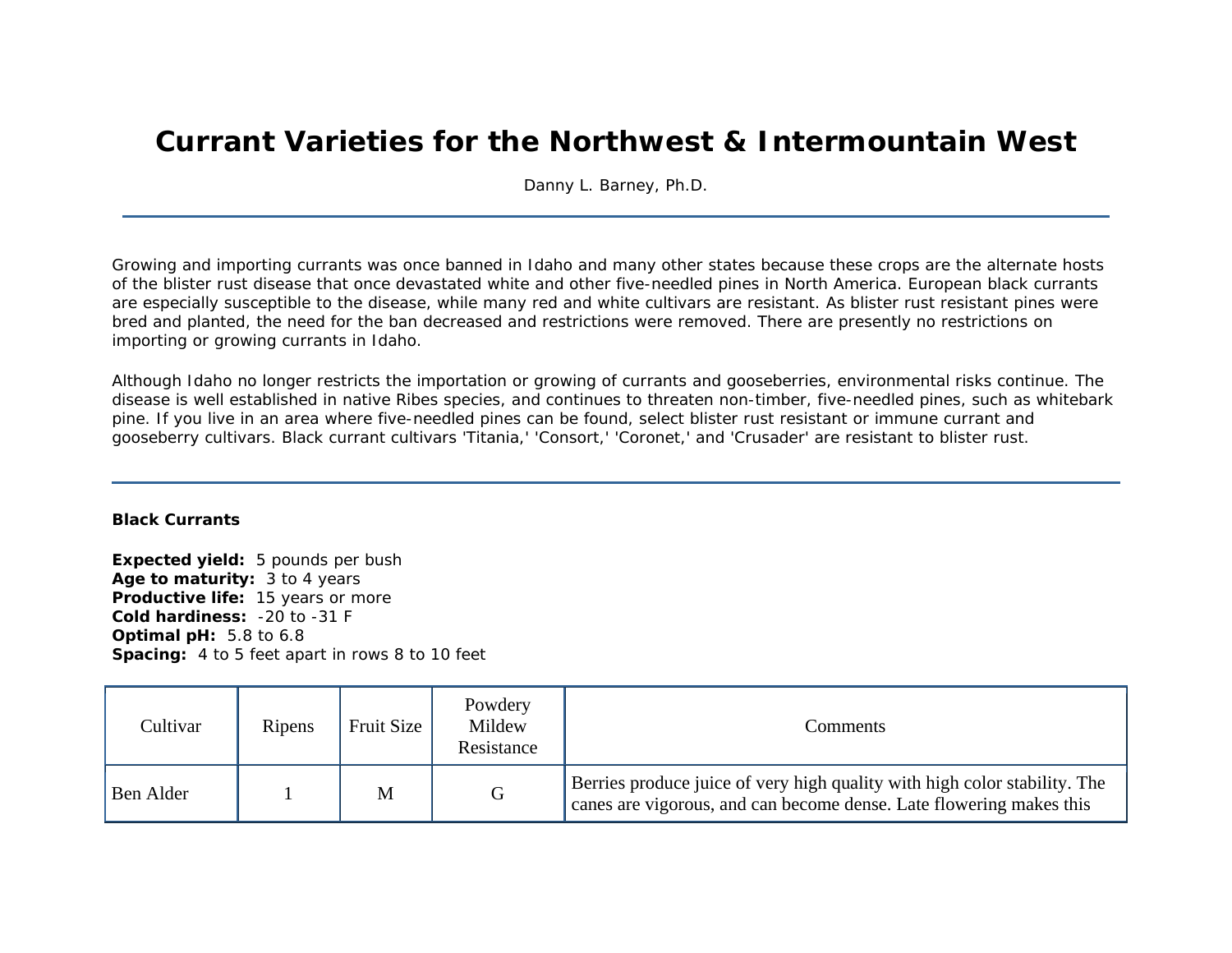|                   |              |   |                | cultivar somewhat resistant to spring frosts. High yielding under ideal<br>conditions, but low yields and marked susceptibility to white pine blister<br>rust have been reported from the northeastern United States. The cultivar<br>yields better than 'Baldwin' and is seen as a replacement for it. The fruit<br>can be harvested mechanically. Developed in Scotland ('Ben Lomond' x<br>'Ben More').                                                                                                                                                                                                                                                                                            |
|-------------------|--------------|---|----------------|------------------------------------------------------------------------------------------------------------------------------------------------------------------------------------------------------------------------------------------------------------------------------------------------------------------------------------------------------------------------------------------------------------------------------------------------------------------------------------------------------------------------------------------------------------------------------------------------------------------------------------------------------------------------------------------------------|
| <b>Ben Connan</b> | 1            | L | G              | Berries are deep black and considered suitable for commercial fresh and<br>processing markets, as well as for home production. Not ideal for juice<br>markets. Good resistance to leaf curling midge. Reportedly tolerates<br>spring frosts and has produced high yields in tests in British tests.<br>Compact growth habit and suitable for machine harvesting. Released in<br>Scotland as a cross between 'Ben Sarek' and 'Ben Lomond'.                                                                                                                                                                                                                                                            |
| <b>Ben Lomond</b> | $\mathbf{1}$ | L | $\overline{F}$ | The berries have a tough skin, and ripen evenly on the cluster. Blooms<br>later than 'Baldwin' and tolerates lower temperatures during bloom,<br>making this cultivar a good choice for frosty sites. Yields are greater and<br>more consistent than for 'Baldwin'. Canes are compact, spreading, and<br>moderately vigorous. Susceptible to white pine blister rust. In areas away<br>from five-needled pines, recommended for commercial production for<br>both fresh and processing markets. Suitable for machine harvesting.<br>Large, attractive fruit has potential for U-pick markets. Developed in<br>Scotland and released in 1975. ('Consort' x 'Magnus') x ('Brodtorp' x<br>'Janslunda'). |
| <b>Ben Nevis</b>  | 1            | L | $\mathbf{F}$   | Generally similar to its sibling 'Ben Lomond', but the bushes are more<br>spreading. In Northwest trials, it proved more susceptible to powdery<br>mildew than 'Ben Lomond' and the flavor was rated poorer. Bred in<br>Scotland and released in 1974. ('Consort' x 'Magnus') x ('Brodtorp' x<br>'Janslunda').                                                                                                                                                                                                                                                                                                                                                                                       |
| <b>Ben Sarek</b>  | 1            | L | G              | The berries have tough skins and ripen evenly. Short, tight clusters make<br>hand picking difficult. Yields are high to very high under ideal<br>conditions, but have been relatively low in some trials in the northeastern                                                                                                                                                                                                                                                                                                                                                                                                                                                                         |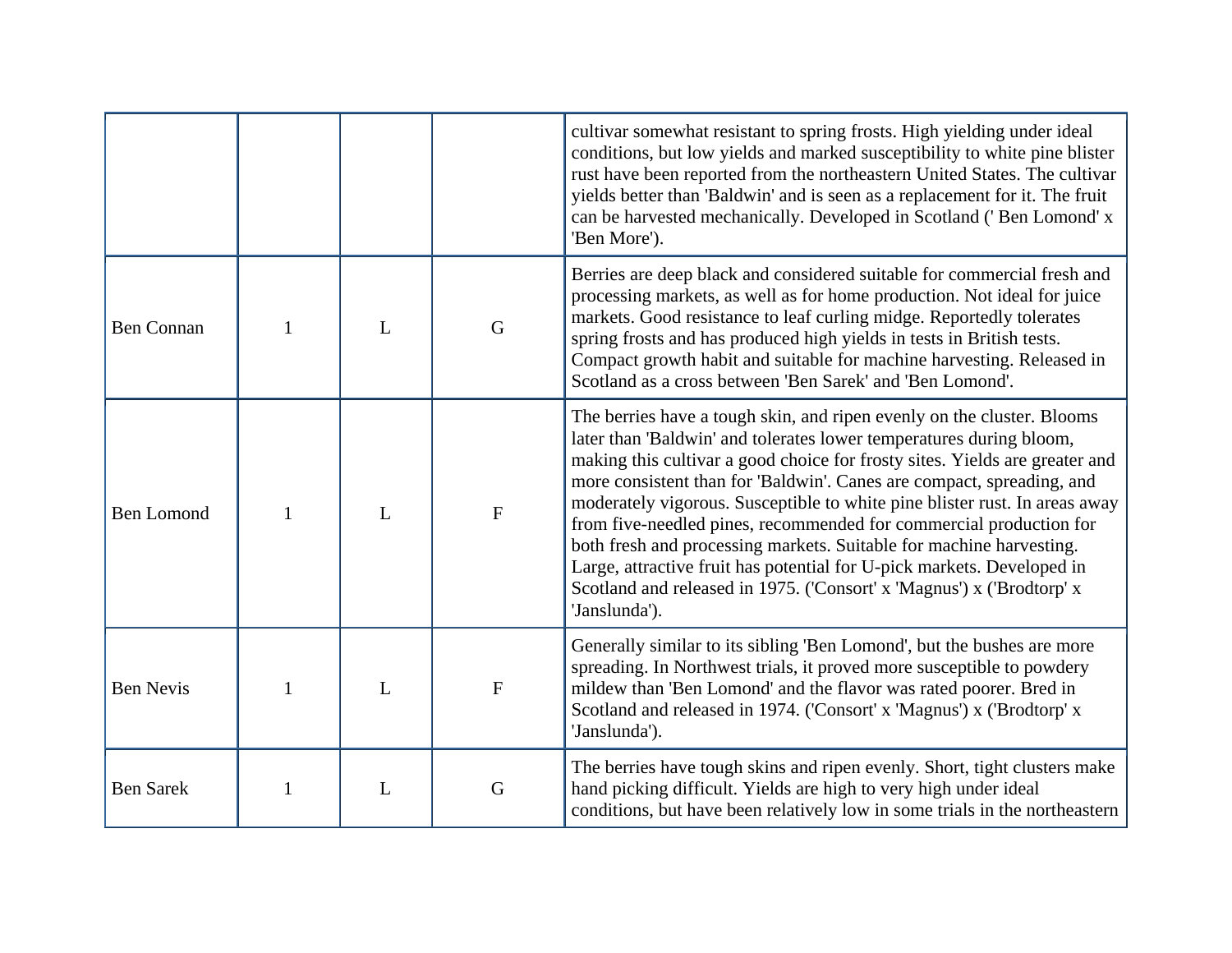|                      |   |           |              | United States. Not recommended by the breeders for commercial juice<br>production. A sibling of 'Ben More' and the first in a line of small-bush<br>hybrids designed for high-density plantings. Developed in Scotland as an<br>open pollinated seedling of 'Goliath' x 'Ojebyn'.                                                                                                                                                                                                                                                                                           |
|----------------------|---|-----------|--------------|-----------------------------------------------------------------------------------------------------------------------------------------------------------------------------------------------------------------------------------------------------------------------------------------------------------------------------------------------------------------------------------------------------------------------------------------------------------------------------------------------------------------------------------------------------------------------------|
| <b>Boskoop Giant</b> | 1 | L         | ${\bf F}$    | Clusters are long, loose, and hang well on the bush after ripening. When<br>pollination is poor, berries near the tips of the clusters often abort after<br>they appear to be set. Canes are vigorous. Often used as a pollinizer of<br>'Silvergieters Zwarte' in Europe. Introduced from Holland via England<br>between 1895 and 1900. Very popular for commercial production in the<br>U.S. during the early 1900s. Nursery stock labeled as 'Boskoop Giant' is<br>not always true-to-name. The fragrant leaves and buds are, reportedly,<br>well suited for use in teas. |
| Champion             | 1 | $M-L$     | $F-G$        | Berries are variable in size and mild-flavored with good to very good<br>quality, but do not ripen evenly. The canes are vigorous and. One of the<br>most popular black currants for commercial production in the U.S.<br>during the early 1900s. Developed, probably from a chance seedling, in<br>England around the 1870s.                                                                                                                                                                                                                                               |
| Consort              | 1 | $S-M$     | $\mathbf{P}$ | The fruit flavor and overall quality are poor to fair. Developed in<br>Ottawa, Canada as a cross between 'Kerry' X R. ussuriense. Released in<br>1951 to replace 'Crusader' and 'Coronet'. Resistant to white pine blister<br>rust. Served as a parent of 'Ben Lomond'. If blister rust is a concern,<br>Titania' is a better choice.                                                                                                                                                                                                                                       |
| Coronet              |   | M         | $\mathbf{P}$ | A sibling of 'Crusader'. Developed in Ottawa, Canada as a cross between<br>R. ussuriense x 'Kerry'. Released in 1948. Fruit quality and size are poor<br>(similar to 'Consort' and 'Crusader'). Highly self-sterile and requires<br>cross-pollination. Resistant to white pine blister rust. If blister rust is a<br>concern, 'Titania' is a better choice.                                                                                                                                                                                                                 |
| Crandall             | 3 | <b>VL</b> | E            | A selection of the North American native Ribes aureum var. villosum<br>D.C. (formerly R. odoratum Wendl.), also known as golden currant. This                                                                                                                                                                                                                                                                                                                                                                                                                               |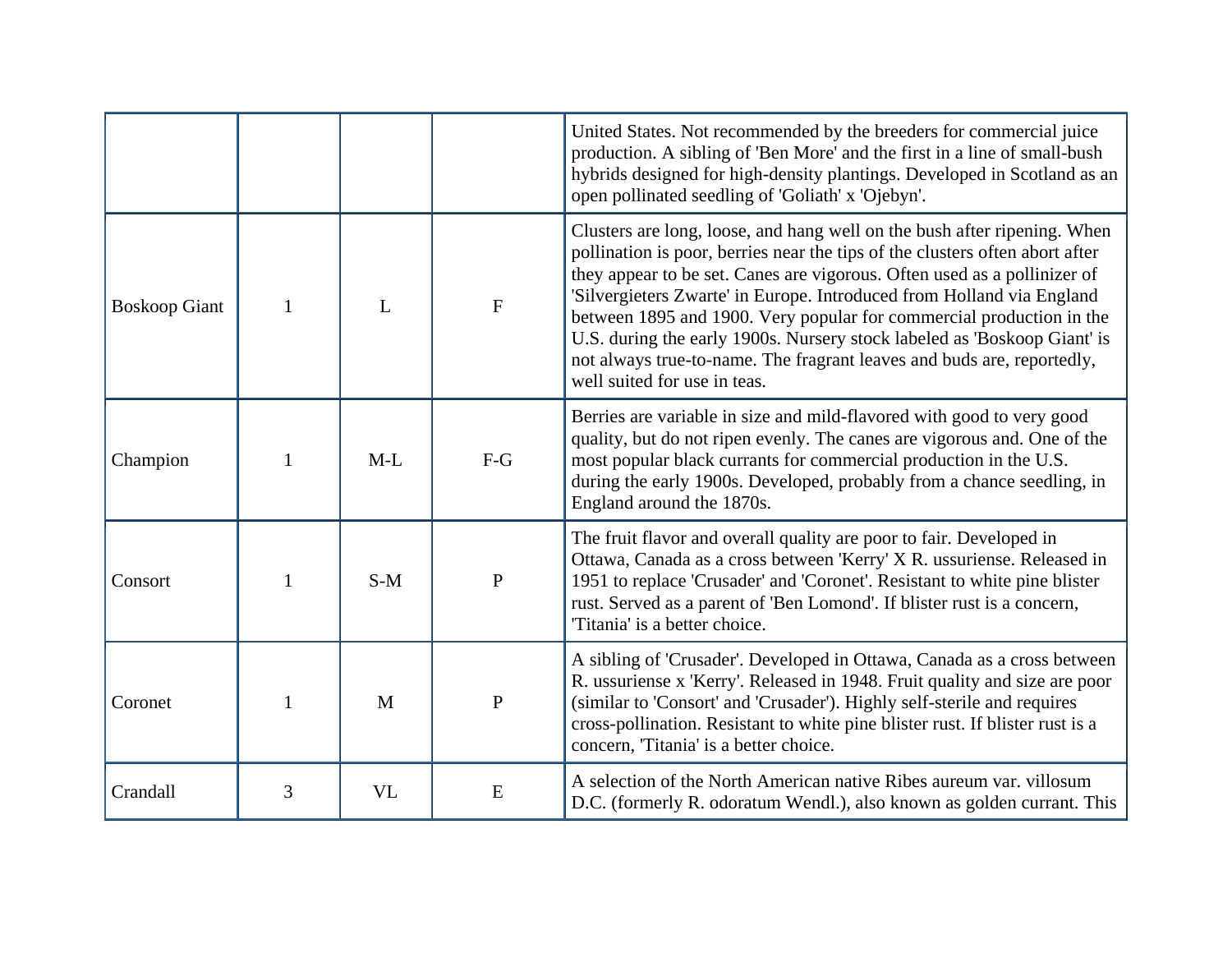|                      |         |           |                           | species is used most often as an ornamental and can reach heights of<br>eight to ten feet although 'Crandall' has never grown more than four feet<br>tall in Idaho or Pennsylvania trials. The canes are rather weak and droop<br>to the ground under crop loads, making trellises desirable. Fully ripe<br>berries have a mild, pleasant flavor that is very different from European<br>black currants. 'Crandall' performs well in areas having hot summers. In<br>Oregon tests, 'Crandall' proved highly resistant or immune to white pine<br>blister rust. |
|----------------------|---------|-----------|---------------------------|----------------------------------------------------------------------------------------------------------------------------------------------------------------------------------------------------------------------------------------------------------------------------------------------------------------------------------------------------------------------------------------------------------------------------------------------------------------------------------------------------------------------------------------------------------------|
| Crusader             |         | M         | $\mathbf{P}$              | A sibling of 'Coronet'. Developed in Ottawa, Canada as a cross between<br>R. ussuriense x 'Kerry'. Released in 1948. Fruit quality and size are poor<br>(similar to 'Consort' and 'Crusader'). Highly self-sterile and requires<br>cross-pollination. Resistant to white pine blister rust. If blister rust is a<br>concern, 'Titania' is a better choice.                                                                                                                                                                                                     |
| Kerry                | $1 - 2$ | $M-L$     | $\boldsymbol{\mathrm{F}}$ | Canes are vigorous and productive. A seedling of 'Naples'. Introduced as<br>a cultivar in 1907 in Canada.                                                                                                                                                                                                                                                                                                                                                                                                                                                      |
| <b>Strata</b>        | 1       | <b>VL</b> | $\mathbf F$               | The berries are sweet and suited for fresh use or processing. Canes are<br>moderately vigorous. Yields are, reportedly, low in trials in the<br>northeastern United States. A selection of R. nigrum from Germany.                                                                                                                                                                                                                                                                                                                                             |
| <b>Swedish Black</b> | 1       | L         | $F-G$                     | Berries are very sweet, having the highest sugar content and one of the<br>best flavors of any black currant evaluated at the University of Idaho.<br>Canes are moderately vigorous and tend to sprawl, making management<br>somewhat difficult. Yields are, reportedly, low. Apparently a selection of<br>R. nigrum from Sweden.                                                                                                                                                                                                                              |
| Titania              | $1 - 2$ | <b>VL</b> | G                         | Berries are borne on medium long strigs, ripens uniformly, and keeps<br>well on the bush. Fruit has high acidity, low flavor, and is resistant to<br>'run-off' or premature abscission. Bitter fruit flavor has been reported in<br>some trials. Highly self-fertile. Tall, vigorous, and high yielding canes<br>tend to sprawl under heavy crops. Can suffer significant cane damage<br>during mechanical harvesting. Except for one trial in Denmark, has been                                                                                               |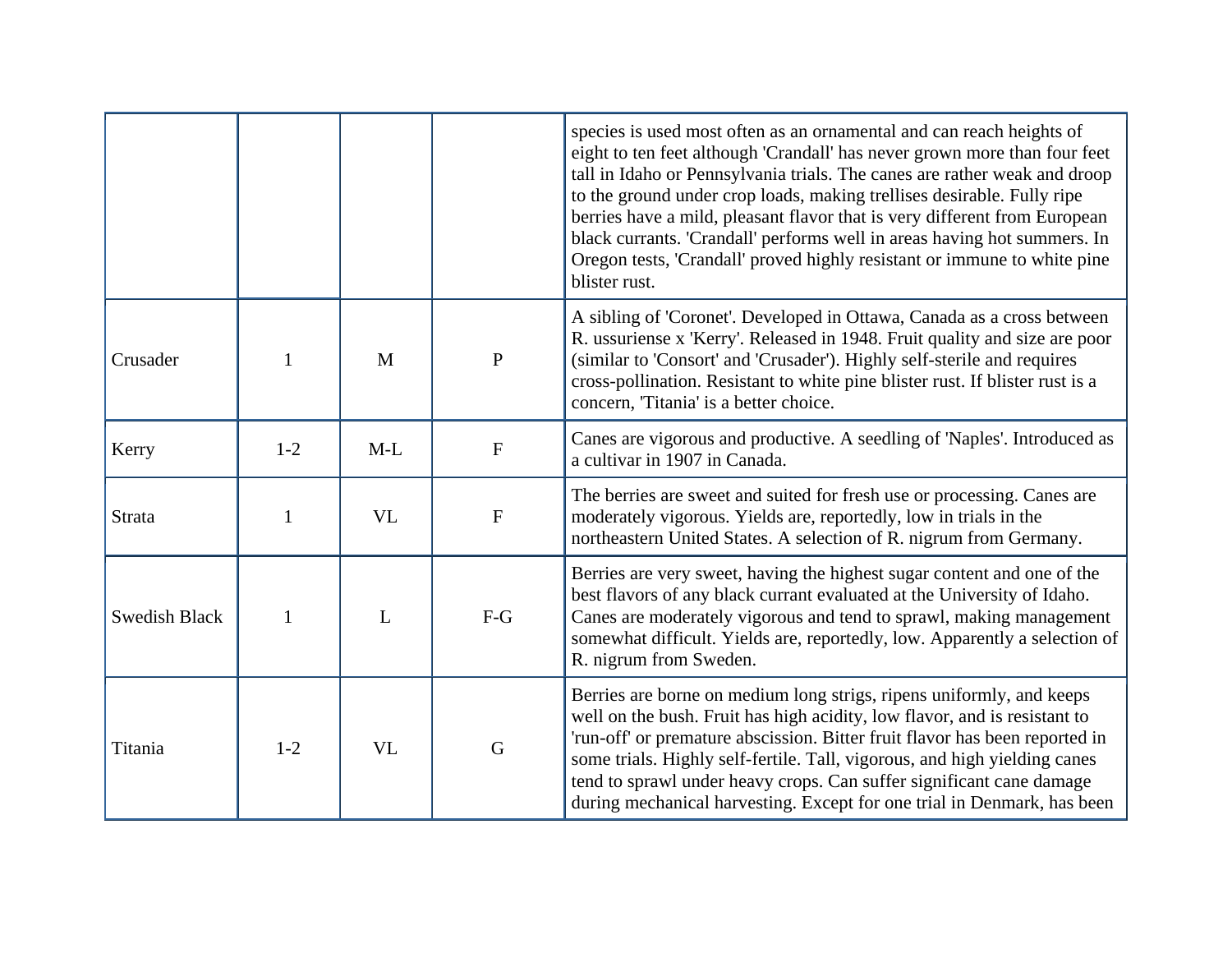|                                                                                                 |  |   |   | reported to be resistant to white pine blister rust. Suitable for commercial<br>production due to its high yields and good processing quality, and for<br>home gardens due to its disease resistance. Introduced in Sweden in<br>1984. An excellent choice in areas where white pine blister rust is a<br>concern. Altajskaja Desertraja x [Consort x Kajaanin Musta].<br>In 2007, cane die back on Titania was widespread across North America.<br>The cause appeared to be the fungal pathogen Botryosphaeria. Early<br>reports are that the disease can be controlled with fungicides. |
|-------------------------------------------------------------------------------------------------|--|---|---|-------------------------------------------------------------------------------------------------------------------------------------------------------------------------------------------------------------------------------------------------------------------------------------------------------------------------------------------------------------------------------------------------------------------------------------------------------------------------------------------------------------------------------------------------------------------------------------------|
| <b>Topsy</b>                                                                                    |  | L | F | The fruits are thick-skinned, and ripen during the mid-season. Canes are<br>vigorous. Developed in Canada in approximately 1890, reportedly as a<br>cross between 'Dempsey's Black Currant' and 'Houghton' gooseberry.                                                                                                                                                                                                                                                                                                                                                                    |
| <b>Ripens:</b> 1 = early summer, 2 = mid summer, 3 = late summer, 4 = early fall, 5 = late fall |  |   |   |                                                                                                                                                                                                                                                                                                                                                                                                                                                                                                                                                                                           |

**Fruit size:**  $S = \text{small}$ ,  $M = \text{medium}$ ,  $L = \text{large}$ ,  $VL = \text{very large}$ 

**Powdery mildew resistance:**  $P = poor$ ,  $F = fair$ ,  $G = good$ ,  $E = excellent$ 

## **Red Currants**

**Expected yield:** 5 to 8 pounds per bush **Age to maturity:** 3 to 4 years **Productive life:** 15 to 20 years or more **Cold hardiness:** -20 to -31 F, depending on cultivar **Optimal pH:** 5.8 to 6.8 **Spacing:** 4 to 5 feet apart in rows 8 to 10 feet apart

| Cultivar | Ripens | Fruit Size | Powdery<br>Mildew<br>Resistance | Comments                                                                                                                                                   |
|----------|--------|------------|---------------------------------|------------------------------------------------------------------------------------------------------------------------------------------------------------|
| Cascade  |        | ட          | $\mathbf{F}$                    | The berries are high in sugar and have good flavor. Moderately vigorous.<br>Released by the University of Minnesota in 1942 as a seedling of<br>'Diploma'. |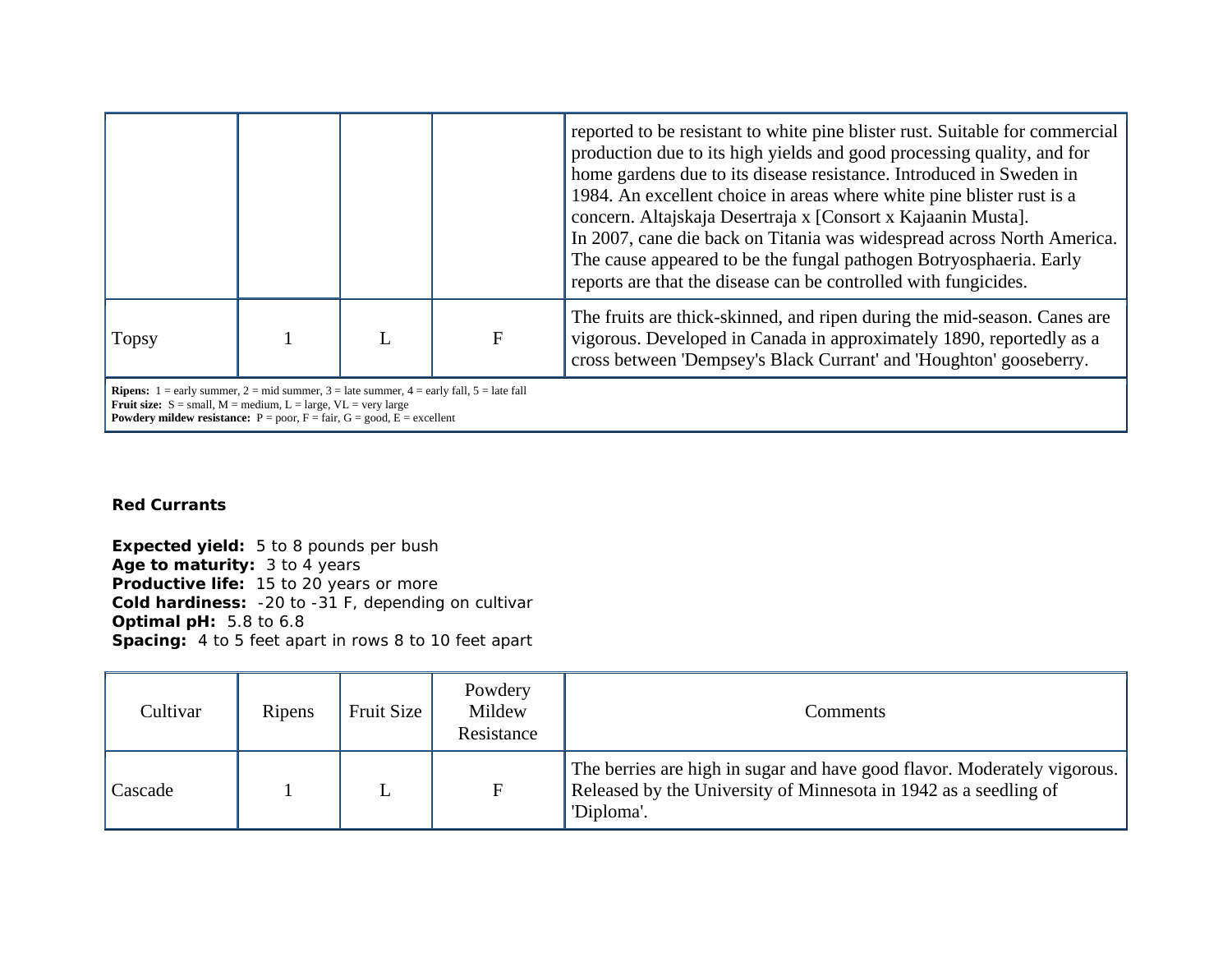| Cherry               |         | M      | $\mathbf G$               | The fruit is variable in size and has excellent flavor and good quality.<br>Short, tight clusters make hand harvesting difficult. Vigorous with<br>variable yields. Suitable for home production. Probably originated in<br>Italy. Introduced to the U.S. in 1846.                                                                                                                                                         |
|----------------------|---------|--------|---------------------------|----------------------------------------------------------------------------------------------------------------------------------------------------------------------------------------------------------------------------------------------------------------------------------------------------------------------------------------------------------------------------------------------------------------------------|
| Diploma              | 1       | $L-VL$ | $\mathbf G$               | The berries ripen over a short period during the mid-season. They are<br>borne in loose, medium-length clusters that fill poorly at the tips. Short<br>clusters and tender fruit skins make harvesting difficult. Suitable for<br>home production. Canes are vigorous, erect to spreading, productive, and<br>resistant to powdery mildew. Developed in New York in 1885 as a cross<br>between 'Cherry' and 'White Grape'. |
| Fay                  | $1 - 2$ | $M-L$  | $\mathbf{F}$              | Also known as Fay's Prolific. The fruit is firm and juicy with a thin,<br>tough skin and excellent quality. Compact bushes with fair vigor and<br>productivity. Better suited to home than commercial production.<br>Developed in New York in 1868, possibly as a cross between 'Victoria'<br>and 'Cherry'.                                                                                                                |
| Jonkheer van<br>Tets |         | M      | $\boldsymbol{\mathrm{F}}$ | The berries are variable in size, of average quality, and have a tendency<br>to split in wet weather. The canes are erect and vigorous. Very popular in<br>Europe. Developed in the Netherlands and released in 1941 as a seedling<br>of 'Fays Prolific'.                                                                                                                                                                  |
| Laxton's No. 1       | 1       | $M-L$  | $\mathbf F$               | Berries have good overall quality. The fruit is tightly bunched on<br>moderately long strigs. The canes are erect to slightly spreading and very<br>productive. A popular commercial variety in Europe. Developed in<br>England between 1890 and 1900.                                                                                                                                                                     |
| Minnesota No.<br>71  | $1 - 2$ | $M-L$  | G                         | Berries have good, consistent quality. Canes are vigorous and erect. A<br>popular cultivar for commercial production in England and one of the<br>best red currants grown in North America. Developed in Minnesota and<br>released in 1933.                                                                                                                                                                                |
| Perfection           | $1 - 2$ | L      | ${\bf F}$                 | Berries are uniform, juicy, flavorful, and have a thin, tough skins.<br>Cluster stems are long and easy to pick. The fruit sunscalds easily if not                                                                                                                                                                                                                                                                         |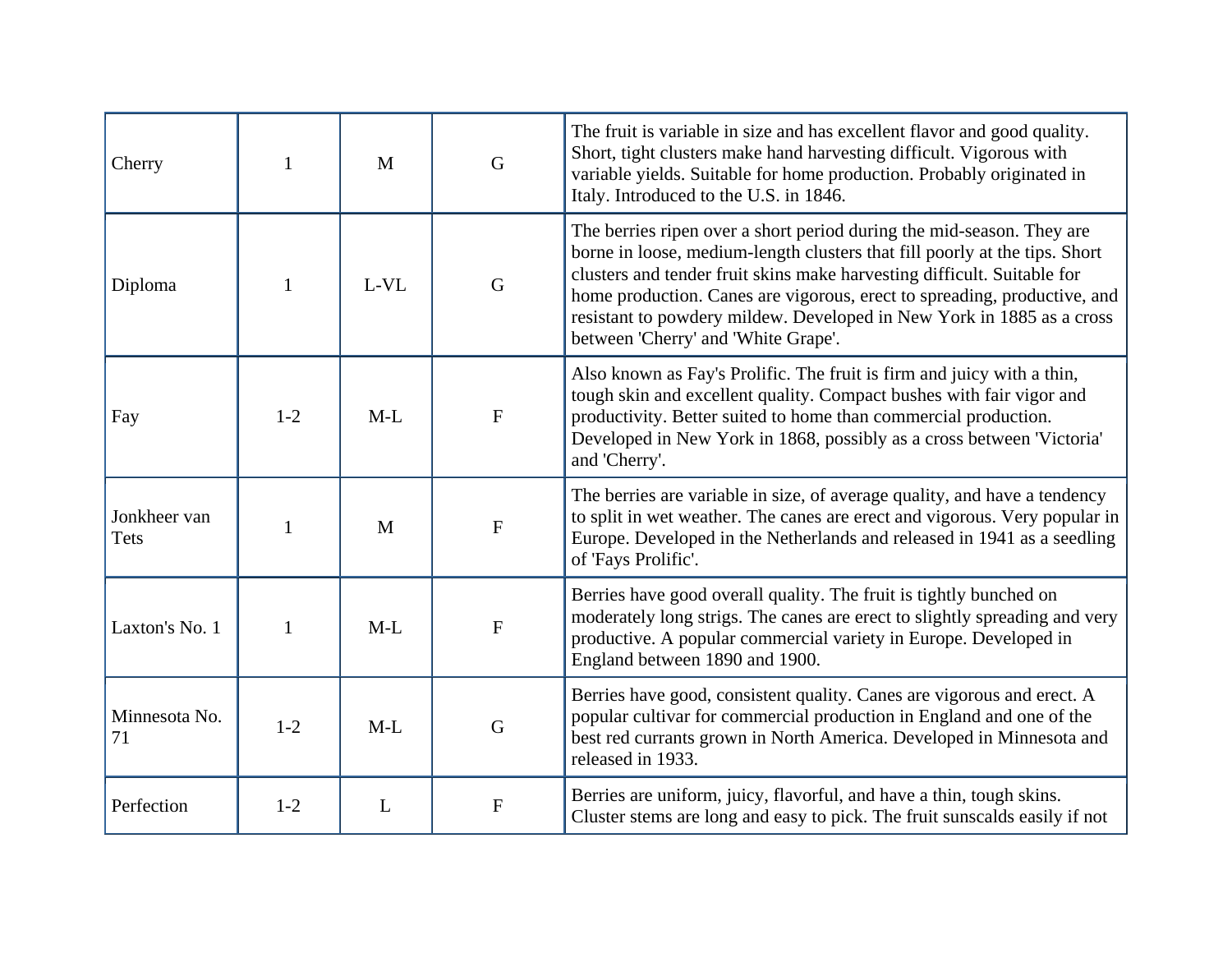|                 |                |       |              | picked promptly after ripening. Canes are small, vigorous, only<br>moderately dense, and susceptible to breaking. Very cold hardy. Possibly<br>a good selection for commercial production in colder areas. Developed<br>in New York in 1887 as a cross between 'Fay' and 'White Grape' and<br>released in 1902.                                                                                                                                                 |
|-----------------|----------------|-------|--------------|-----------------------------------------------------------------------------------------------------------------------------------------------------------------------------------------------------------------------------------------------------------------------------------------------------------------------------------------------------------------------------------------------------------------------------------------------------------------|
| Portal Ruby     | $\mathbf{1}$   | L     | $\mathbf{F}$ | The berries are tart. The canes are moderately vigorous. A selection of $R$ .<br><i>rubrum</i> , originally from England.                                                                                                                                                                                                                                                                                                                                       |
| Prince Albert   | $\overline{2}$ | $S-M$ | $F-G$        | Sometimes confused with 'Red Dutch,' but the two cultivars are different.<br>The fruit hangs on the clusters for an unusually long time. The clusters<br>are long, loose, well filled, and have long, easy-to-pick stems. The canes<br>are moderately vigorous. Excellent potential for a late-season cultivar,<br>particularly for U-pick operations. Introduced into the U.S. from France<br>in 1850, country of origin unknown.                              |
| <b>Red Lake</b> | $\overline{2}$ | $M-L$ | $\mathbf{F}$ | Berries are uniform, juicy, and flavorful. Moderately vigorous. Clusters<br>are long and easy to pick. Canes are moderately vigorous and erect. One<br>of the best red currants for home production. Developed by the<br>Minnesota Fruit Breeding Farm in 1933. Tested as Minnesota 24.<br>Pedigree unknown. An excellent choice for commercial and home<br>production.                                                                                         |
| Rondom          | $\overline{2}$ | $S-M$ | G            | Thick-skinned berries hang well after ripening. Long cluster stems make<br>hand harvest easy. Berries hang well after ripening. The canes are erect<br>and vigorous. Although a popular commercial cultivar in Europe, there<br>is clonal variation within the cultivar and it is important to get plants that<br>show the desired characteristics. Developed in the Netherlands and<br>released in 1946. Backcross of R. multiflorum to red currant cultivars. |
| Rosetta         | $\overline{2}$ | L     | $\mathbf{F}$ | Berries are tart. Long, loose clusters make hand harvesting easy. Canes<br>are moderately vigorous. A promising introduction from Holland that<br>does not have much of a track record yet in North America. Released in<br>the Netherlands in 1974. 'Jonkheer van Tets' x 'Heinemann's Rote                                                                                                                                                                    |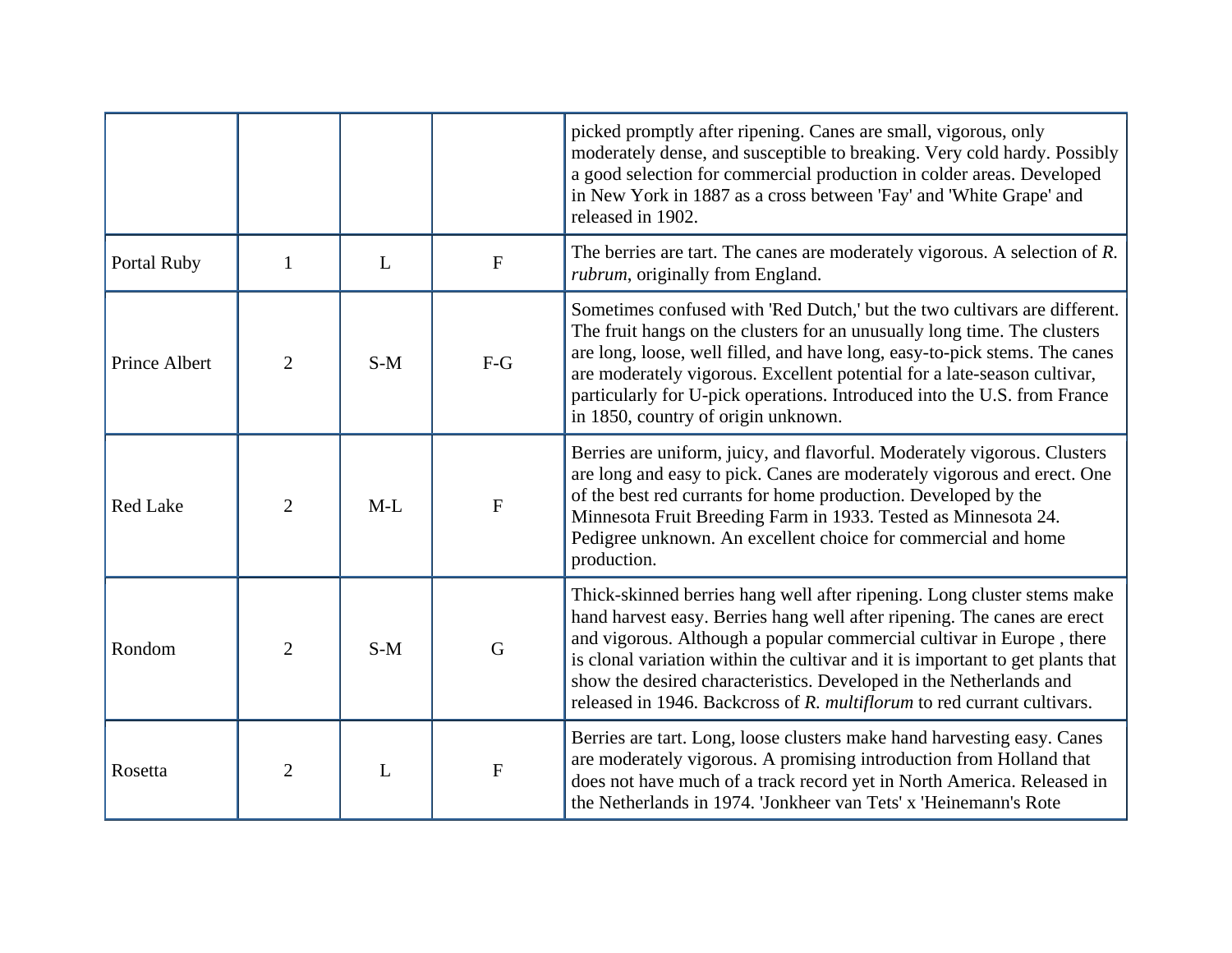|                 |                |       |              | Spatlese'.                                                                                                                                                                                                                                                                                                                                                                                                                                                                                                                                                                                                 |
|-----------------|----------------|-------|--------------|------------------------------------------------------------------------------------------------------------------------------------------------------------------------------------------------------------------------------------------------------------------------------------------------------------------------------------------------------------------------------------------------------------------------------------------------------------------------------------------------------------------------------------------------------------------------------------------------------------|
| Rovada          | $\overline{2}$ | L     | $\mathbf G$  | The dark red berries have average flavor and ripen late in the season, just<br>before 'Rotet'. Fruit clusters are long and loose, facilitating hand picking,<br>and are moderately susceptible to run off. Resistant to leaf spot. A<br>popular variety for commercial production in Central Europe due to its<br>excellent fruit quality and yields. Also suited for home gardens.<br>Developed in 1980 in the Netherlands. 'Fay's Prolific' x 'Heinemann's<br>Rote Spatlese'.                                                                                                                            |
| Stanza          | $1 - 2$        | $M-L$ | $\mathbf{F}$ | Berries ripen during the mid to late season. They are borne on short<br>strigs that have long, easy-to-pick stems. Suitable for fresh use and<br>especially for juicing. The flavor is acid. Canes are moderately vigorous<br>and reliably productive. Released in 1967 in the Netherlands. A selection<br>of R. rubrum.                                                                                                                                                                                                                                                                                   |
| Stephen's No. 9 | $1 - 2$        | L-VL  | $F-G$        | Canes are vigorous. One of the most popular red currants in North<br>America. Developed in Ontario, Canada in about 1933. Parentage<br>unknown.                                                                                                                                                                                                                                                                                                                                                                                                                                                            |
| Tatran          | $\overline{2}$ | L     | unknown      | Berries have good quality and are borne on exceptionally long clusters.<br>Yields are, reportedly, high. Canes are tall, vigorous, and noted for<br>excellent cold hardiness. New to North America but reports from the<br>northeastern United States are favorable. Developed in Czechoslovakia<br>and released in 1985. 'Red Lake' x 'Goppert'.                                                                                                                                                                                                                                                          |
| Victoria        | $1 - 2$        | $S-M$ | $\mathbf F$  | Reportedly synonymous with 'Wilson's Long Bunch'. Berries are firm,<br>juicy, and have a tough skin. They are borne on short to medium, loose<br>clusters, and hang on the clusters for an unusually long time. Canes are<br>large, vigorous, erect, dense, productive to very productive, and very<br>cold hardy. Developed about 1800 in England and has been confused, at<br>times, with 'Raby Castle' and 'Houghton Castle'. At one time, it was<br>called 'May's Victoria'. With mechanical harvesting and a processing<br>market, it may still be a good commercial choice, despite the small fruit. |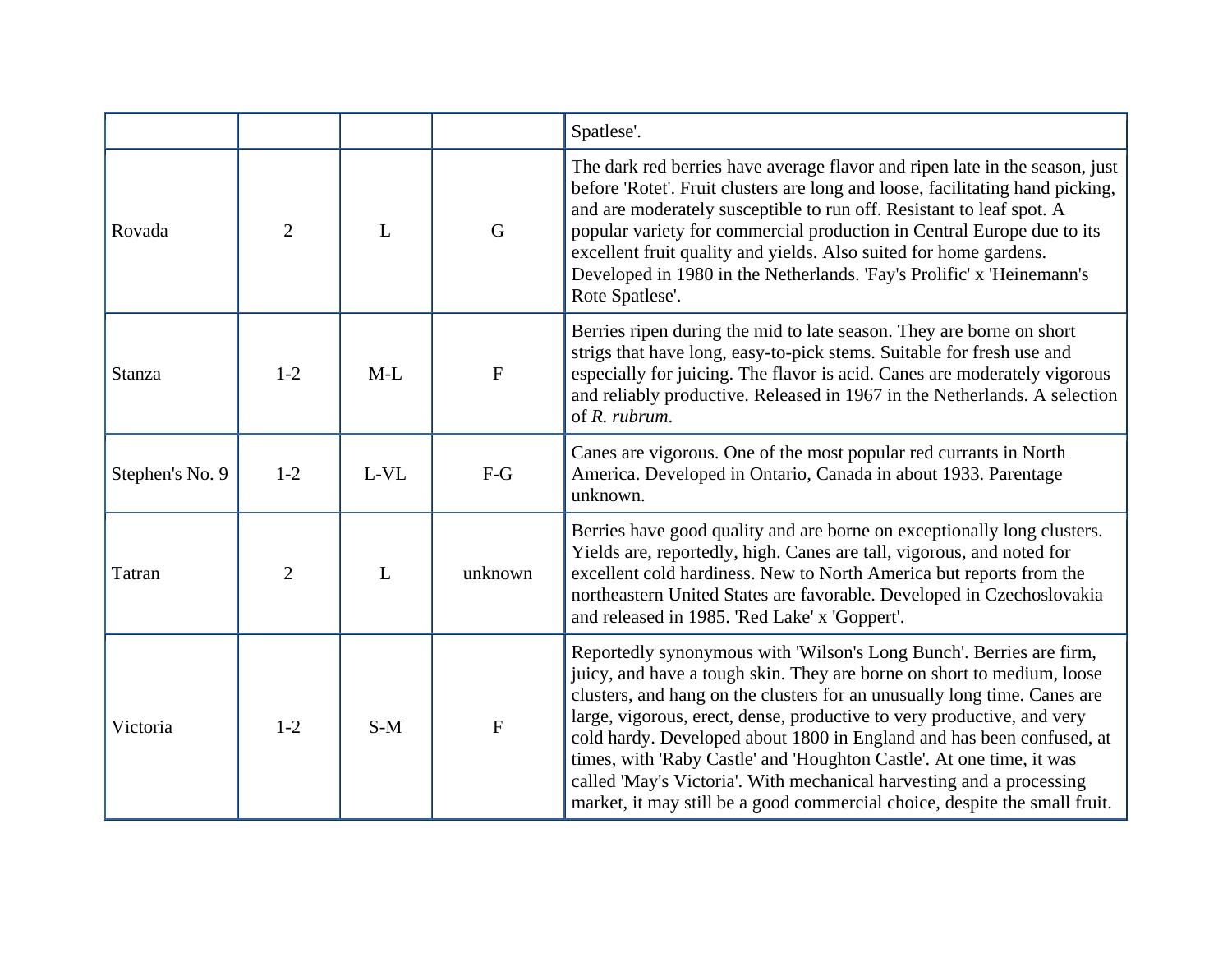| Viking                                                                                                                                                                                                                                                                                                     | $1-2$ | M     | $P-F$ | Canes are less vigorous than many cultivars. This cultivar's strong point<br>is that it has proven resistant, although not immune, to white pine blister<br>rust. Developed in Norway in 1945. A seedling of R. <i>petraeum</i> and R.<br>rubrum, direction of cross unknown.                                                                                                                               |
|------------------------------------------------------------------------------------------------------------------------------------------------------------------------------------------------------------------------------------------------------------------------------------------------------------|-------|-------|-------|-------------------------------------------------------------------------------------------------------------------------------------------------------------------------------------------------------------------------------------------------------------------------------------------------------------------------------------------------------------------------------------------------------------|
| Wilder                                                                                                                                                                                                                                                                                                     |       | $S-M$ | G     | Berries are variable in size, tender, juicy, have good quality. Long, easy-<br>to-pick clusters hang without overripening for an unusually long time.<br>Canes are vigorous and erect to slightly spreading. A seedling of<br>'Versailles', selected in about 1877 in Indiana. During the early 1900s,<br>'Wilder' was the leading commercial currant grown in New York. It<br>remains a good choice today. |
| <b>Ripens:</b> 1 = early summer, 2 = mid summer, 3 = late summer, 4 = early fall, 5 = late fall<br><b>Fruit size:</b> $S = \text{small}$ , $M = \text{medium}$ , $L = \text{large}$ , $VL = \text{very large}$<br><b>Powdery mildew resistance:</b> $P = poor$ , $F = fair$ , $G = good$ , $E = excellent$ |       |       |       |                                                                                                                                                                                                                                                                                                                                                                                                             |

## **White Currants**

**Expected yield:** 5 to 8 pounds per bush **Age to maturity:** 3 to 4 years **Productive life:** 15 to 20 years or more **Cold hardiness:** -20 to -31 F, depending on cultivar **Optimal pH:** 5.8 to 6.8 **Spacing:** 4 to 5 feet apart in rows 8 to 10 feet apart

| Cultivar      | Ripens        | Fruit Size | Powdery<br>Mildew<br>Resistance | Comments                                                                                                                                                   |
|---------------|---------------|------------|---------------------------------|------------------------------------------------------------------------------------------------------------------------------------------------------------|
| <b>Blanka</b> | $\mathcal{L}$ | unknown    | unknown                         | Noted as being late ripening, very productive, and very resistant to<br>frosts. Released in Slovakia in 1977. 'Heinemann's Rote Spatlese' x 'Red<br>Lake'. |